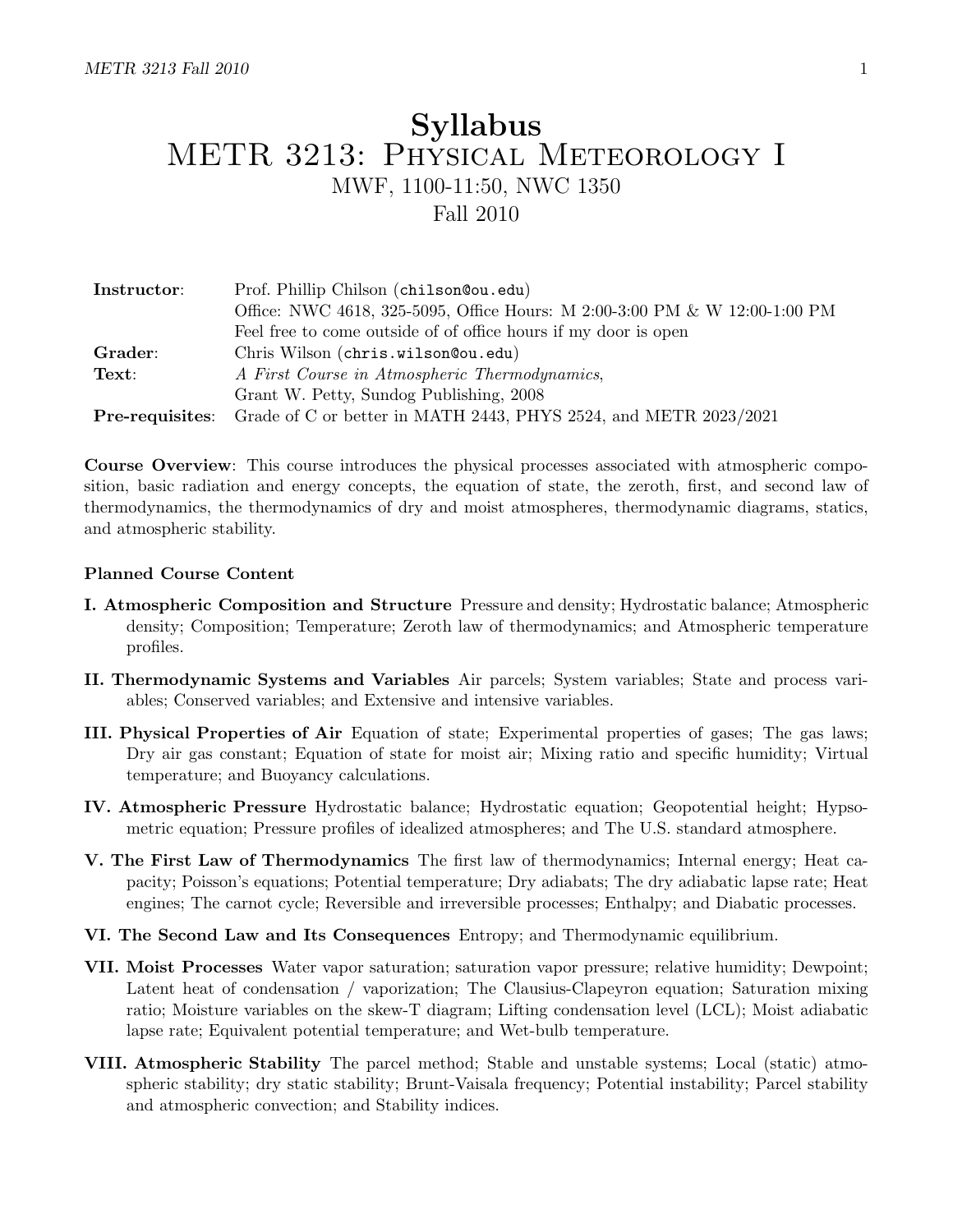# Supplemental Material (Strongly Encouraged and Recommended)<sup>∗</sup> :

#### Strongly Encouraged

Sometimes it is helpful to consult materials outside the required textbook in order to better understand and appreciate some of the concepts being presented during the course. To that end, I will be providing supplemental reading and study material for this course, which will be provided through the class home page (https://learn.ou.edu/). These materials are considered part of the assigned reading material. It is the responsibility of the student to regularly access the class home page and check for the availability of new material.

# Recommended

In addition to the materials that will be provided via the class home page, you may find the following books useful. These readings are considered as voluntary. They are listed in order of increasing difficulty.

- Atmospheric Science: An Introductory Survey, 2nd Ed, J. M. Wallace & P. V. Hobbs, Academic Press, 2006 (Chapter 3): This material is highly relevant to the material being presented in class and provides many examples. Some of the supplemental material is inspired from this book.
- An Introduction to Atmospheric Thermodynamics, 2nd Ed, A. A. Tsonis, Cambridge University Press, 2007: This book is very relevant to the material being presented in class but is slightly more theoretical in nature. Again, some of the supplemental material is inspired from this book.
- Atmospheric Thermodynamics, C. F. Boren & B. A. Albrecht, Oxford University Press, 1998: This book is clearly intended for the more serious student. It goes deeper into the subtleties of thermodynamics. It is a good reference if you really want to know what is going on (thermodynamically) in the atmosphere. The mathematics is not more advanced, but the treatment of thermodynamics goes deeper.
- Thermodynamics, E. Fermi, Dover Press, 1936: I have included this book because it is an excellent text on general thermodynamics from a Nobel Prize winning physicist. Enrico Fermi was a brilliant theoretician and experimentalist. His treatment of thermodynamics is both illuminating and comprehensive. Again, the mathematics is not overly complex.

( ∗ ): Please note that I have intentionally refrained from using such words as "required" or "mandatory" in connection with the supplemental material. This could equally apply to other aspects of the course. You are not "required" to read the book, attend the lectures, or do the homeworks. You are invited and encouraged to do these things in order to advance in your studies of meteorology. I plegde to do my best to provide opportunities for you to expand your knowledge of atmospheric thermodynamics; but, I want you to know that you are an active part of the class (not just a bystander). Therefore, I encourage you to take an active role in your investigation and discovery of meteorology.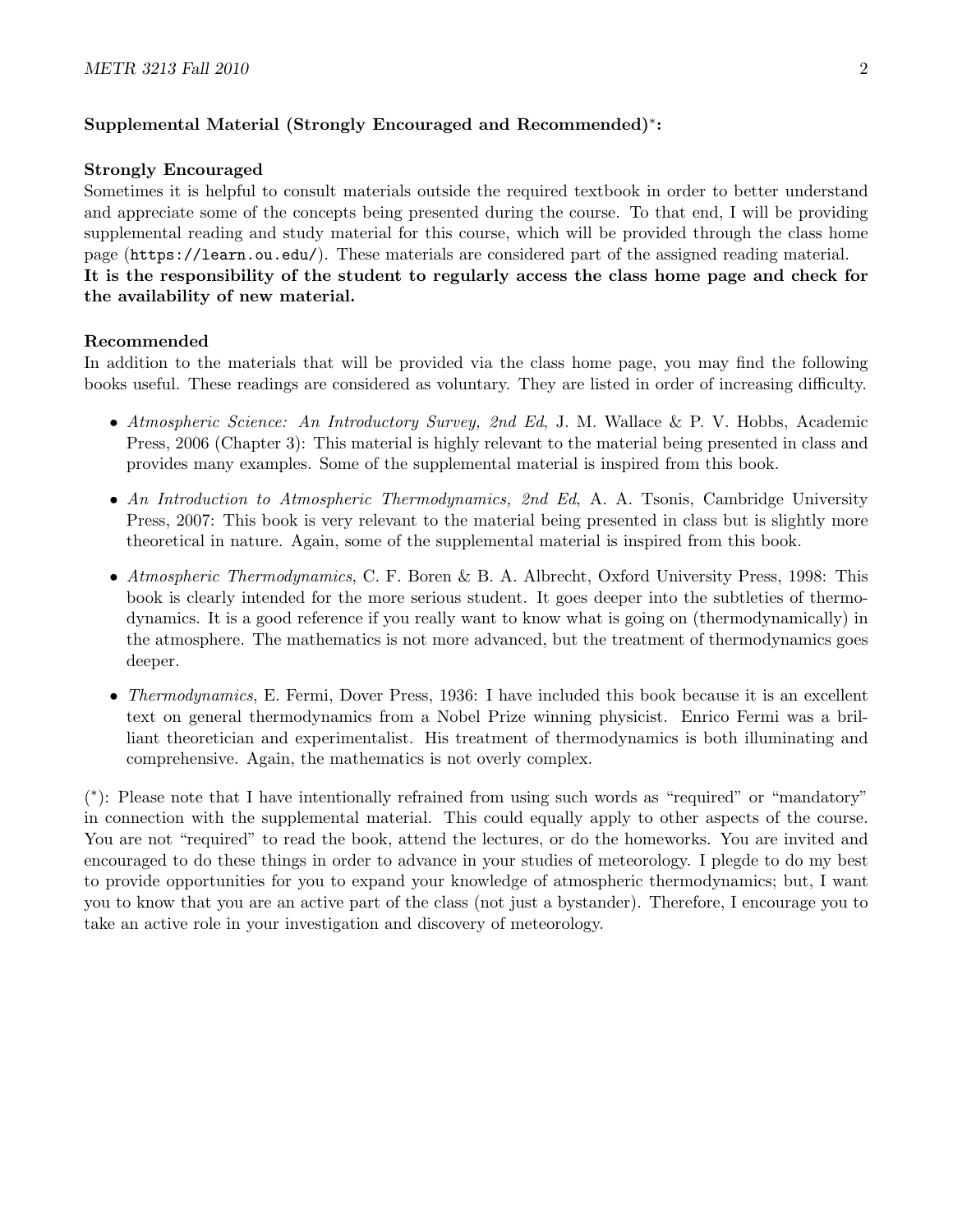#### Examinations and Quizzes:

In our society, testing is a necessary part of assessing how well a student has mastered various components of any subject area. To that end, there will be 11 quizzes, 3 exams, and 1 comprehensive final exam given during the course of the semester. The dates of the quizzes and exams are given in the "Tentative Schedule of Exams, Quizzes, and Breaks" provided with this syllabus. The quizzes will be given during the last 10 minutes of class on the designated days. The exams will occupy one complete class period. Two hours have been allocated for the comprehensive final exam. It is your responsibility to notify me well in advance of any conflicts that you may have with the schedule. Quizzes will be based on the homework sets that will be assigned. Often the quiz question will be taken verbatim from the homework (only the numbers used in the calculations will be different).

#### Grading:

You are allowed to drop the two lowest quiz grades. The remaining 9 will be averaged and the result will contribute 25% towards your final grade. The exams will be averaged such that your lowest exam grade will only count half as much as the two highest scores and the average will contribute  $50\%$  towards your final grade. The comprehensive final exam will contribute 25% towards your final grade. That is:

| Quizzes $(12)$                            | 25\% |
|-------------------------------------------|------|
| Examinations $(3)$                        | 50%  |
| Comprehensive Final Examination $(1)$ 25% |      |

Final Grade  $= 0.25 \cdot$  Quiz Average  $+ 0.50 \cdot$  Exam Average  $+ 0.25 \cdot$  Final Exam Grade

Quiz Average =  $\frac{1}{10} \sum 10$  Highest Quiz Grades Exam Average =  $\frac{2}{5} \cdot \sum 2$  Highest Exam Grades +  $\frac{1}{5}$  · Lowest Exam Grade

#### Grade distribution:

The following table provides the "target" grade distribution

| Final Numeric Grade   Final Letter Grade |        |
|------------------------------------------|--------|
| $90 - 100\%$                             |        |
| $80 - 5.90\%$                            | В      |
| $70 - < 80\%$                            | $\cap$ |
| $60 - 570\%$                             |        |
| ${}< 60\%$                               |        |

I do reserve the right to lower numerical thresholds for a given letter grade.

#### Make-up Policy:

No unexcused make-ups for the quizzes or exams will be given. If you cannot be present for an examination, it is YOUR responsibility to make other arrangements before the examination. Otherwise, the missed test cannot be retaken.